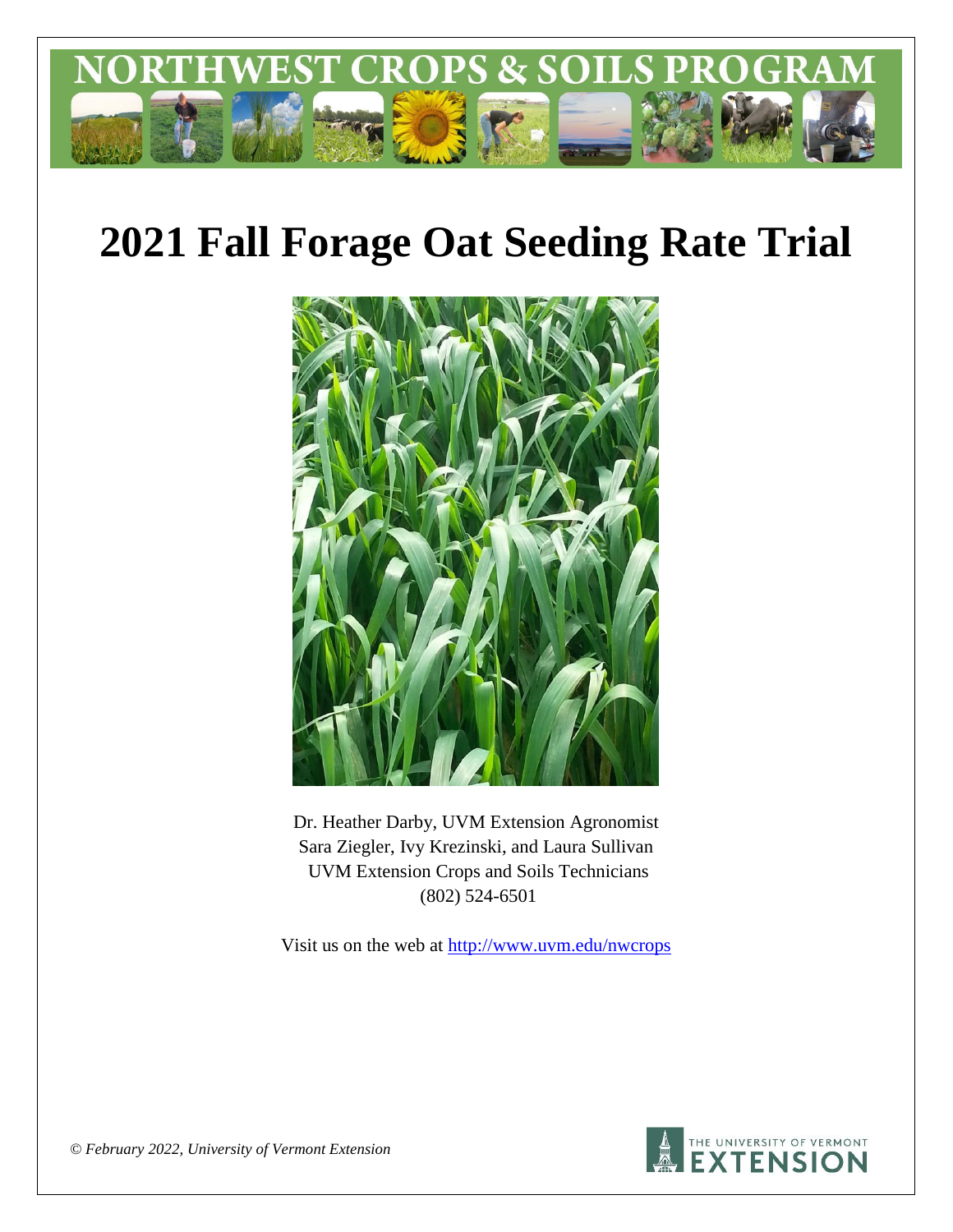#### **2021 FALL FORAGE OAT SEEDING RATE TRIAL Dr. Heather Darby, University of Vermont Extension [heather.darby\[at\]uvm.edu](mailto:heather.darby@uvm.edu?subject=2013%20Long%20Season%20Corn%20Report)**

In 2021, the University of Vermont Extension's Northwest Crop and Soils Program evaluated the performance of forage oats planted at various seeding rates. In the Northeast, cool season perennial grasses dominate pastures and hay meadows that farmers rely on. Often times during the fall months, the perennial pasture will decline in yield and quality. The addition of cool season annual forages, such as oats, into the grazing system during this time may help improve the quality and quantity of forage. To maximize fall forage yields, farmers want to know if they should increase oat seeding rates. To determine if higher seeding rates of oats will boost fall forage production, a trial was initiated in the fall of 2021 to evaluate oat seeding rates from 75 to 200 lbs per acre.

## **MATERIALS AND METHODS**

The trial was established at Borderview Research Farm in Alburgh, VT, and the plot design was a randomized complete block with four replications (Table 1). The soil type was Benson rocky silt loam and the previous crop was milkweed. Six seeding rates of the forage oat variety Everleaf 126 were the treatments.

| <b>Location</b>                           | <b>Borderview Research Farm - Alburgh,</b><br>VT |  |
|-------------------------------------------|--------------------------------------------------|--|
| Soil type                                 | Benson rocky silt loam                           |  |
| <b>Previous crop</b>                      | Milkweed                                         |  |
| <b>Tillage operations</b>                 | <b>Pottinger TerraDisc</b>                       |  |
| <b>Planting equipment</b>                 | Great Plains Cone seeder                         |  |
|                                           | 75                                               |  |
|                                           | 100                                              |  |
| Treatments (seeding rates in lbs $ac-1$ ) | 150                                              |  |
|                                           | 175                                              |  |
|                                           | 200                                              |  |
| <b>Replications</b>                       | 4                                                |  |
| <b>Plot size (ft)</b>                     | 5 x 20                                           |  |
| <b>Planting date</b>                      | $23$ -Aug                                        |  |
| <b>Harvest date</b>                       | $3-Nov$                                          |  |

#### **Table 1. Forage oat seeding rate trial management, Alburgh, VT, 2021.**

The seedbed was prepared with a Pottinger TerraDisc. The trial was planted with a cone seeder on 23-Aug into 5' x 20' plots. On 3-Nov, the plots were harvested using a Carter flail forage harvester equipped with a scale in a 3' x 20' area and the plot weight recorded. An approximate 1 lb subsample of the harvested material was collected and dried to determine dry matter content and calculate dry matter yield.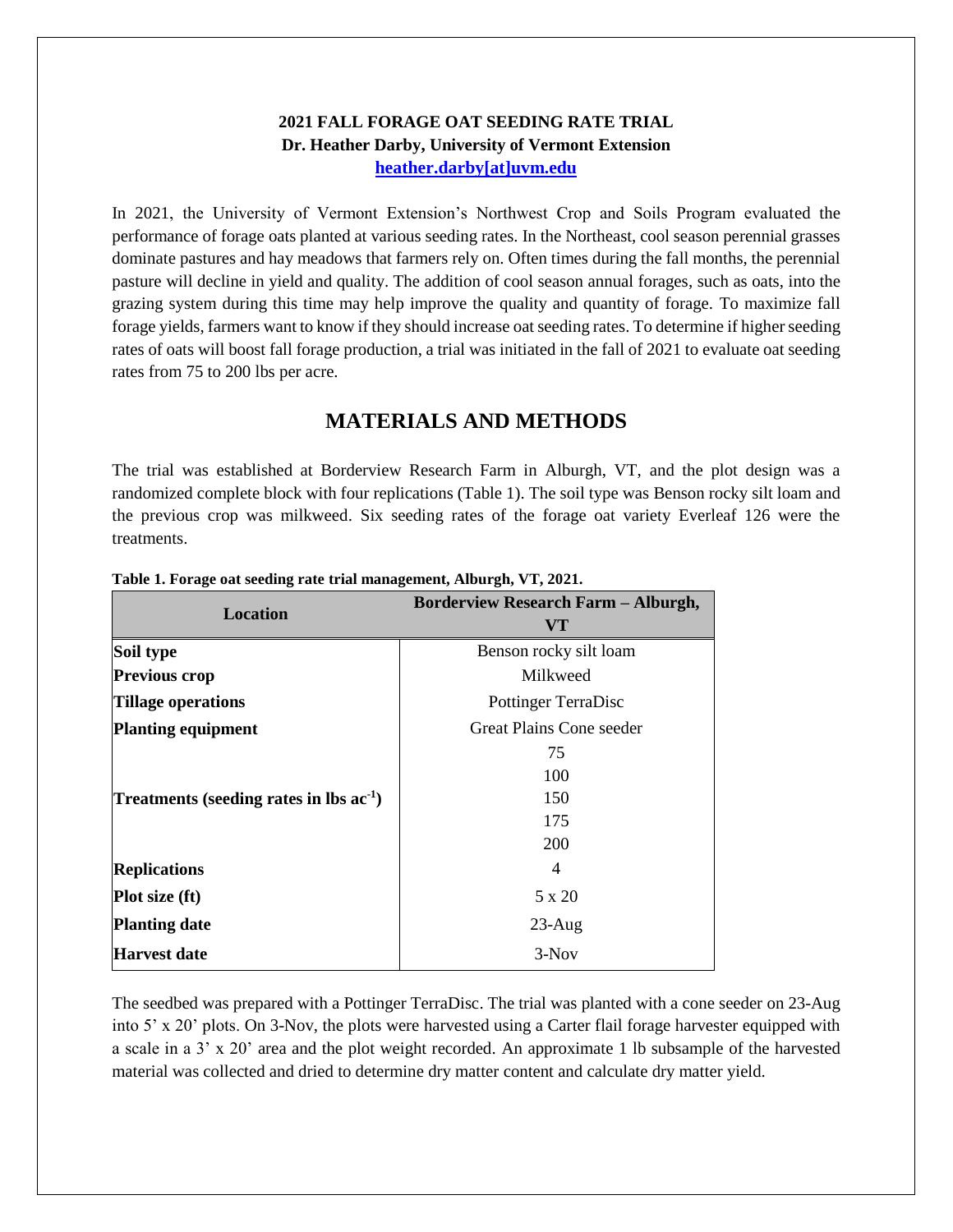Variations in yield and quality can occur because of variations in genetics, soil, weather and other growing conditions. Statistical analysis makes it possible to determine whether a difference among varieties is real, or whether it might have occurred due to other variations in the field. At the bottom of each table, a LSD value is presented for each variable (i.e. yield). Least Significant differences (LSD's) at the 10% level of probability are shown. Where the difference between two varieties within a column is equal to or greater than the LSD value at the bottom of the column, you can be sure in 9 out of 10 chances that there is a real difference between the two varieties. Treatments that were not significantly lower in performance than the

highest value in a particular column are indicated with an asterisk. In this example, A is significantly different from C but not from B. The difference between A and B is equal to 1.5, which is less than the LSD value of 2.0. This means that these varieties did not differ in yield. The difference between A and C is equal to 3.0, which is greater than the LSD value of 2.0. This means that the yields of these varieties were significantly different from one another. The asterisk indicates that B was not significantly lower than the top yielding variety.

| <b>Variety</b> | Yield  |  |  |  |
|----------------|--------|--|--|--|
| A              | 6.0    |  |  |  |
| B              | $7.5*$ |  |  |  |
| C              | $9.0*$ |  |  |  |
| <b>LSD</b>     | 2.0    |  |  |  |
|                |        |  |  |  |

#### **RESULTS**

Weather data was recorded with a Davis Instrument Vantage Pro2 weather station, equipped with a WeatherLink data logger at Borderview Research Farm in Alburgh, VT (Table 2).

|                                     | August  | September | October |
|-------------------------------------|---------|-----------|---------|
| Average temperature $({}^{\circ}F)$ | 74.0    | 62.8      | 54.4    |
| Departure from normal               | 3.25    | 0.14      | 4.07    |
|                                     |         |           |         |
| Precipitation (inches)              | 2.29    | 4.09      | 6.23    |
| Departure from normal               | $-1.25$ | 0.42      | 2.40    |
|                                     |         |           |         |
| Growing Degree Days (base 41°F)     | 1006    | 655       | 433     |
| Departure from normal               | 86      | 3         | 130     |

**Table 2. Weather data for Alburgh, VT, 2021.**

Based on weather data from a Davis Instruments Vantage Pro2 with WeatherLink data logger. Historical averages are for 30 years of NOAA data (1991-2021) from Burlington, VT.

Temperatures were above normal in August and October but were average in September. Dry conditions persisted through August, but rainfall finally arrived in September and October with 2.46 inches above normal accumulating in October. From August through October, there were an accumulated 2094 Growing Degree Days (GDDs) at a base temperature of 41° F, which is 219 more than the 30-year normal. In general, conditions were favorable for forage growth.

Planting forage oats at seeding rates ranging from 75 lbs  $ac^{-1}$  up to 200 lbs  $ac^{-1}$  produced statistically similar dry matter yields (Table 3). The average yield was 1.06 tons ac<sup>-1</sup> with no significant difference between any of the treatments, even when the seeding rate was more than doubled. These data suggest that, for planting a fall forage oat monoculture, a seeding rate of 75 lbs ac<sup>-1</sup> is sufficient to produce optimal yields.